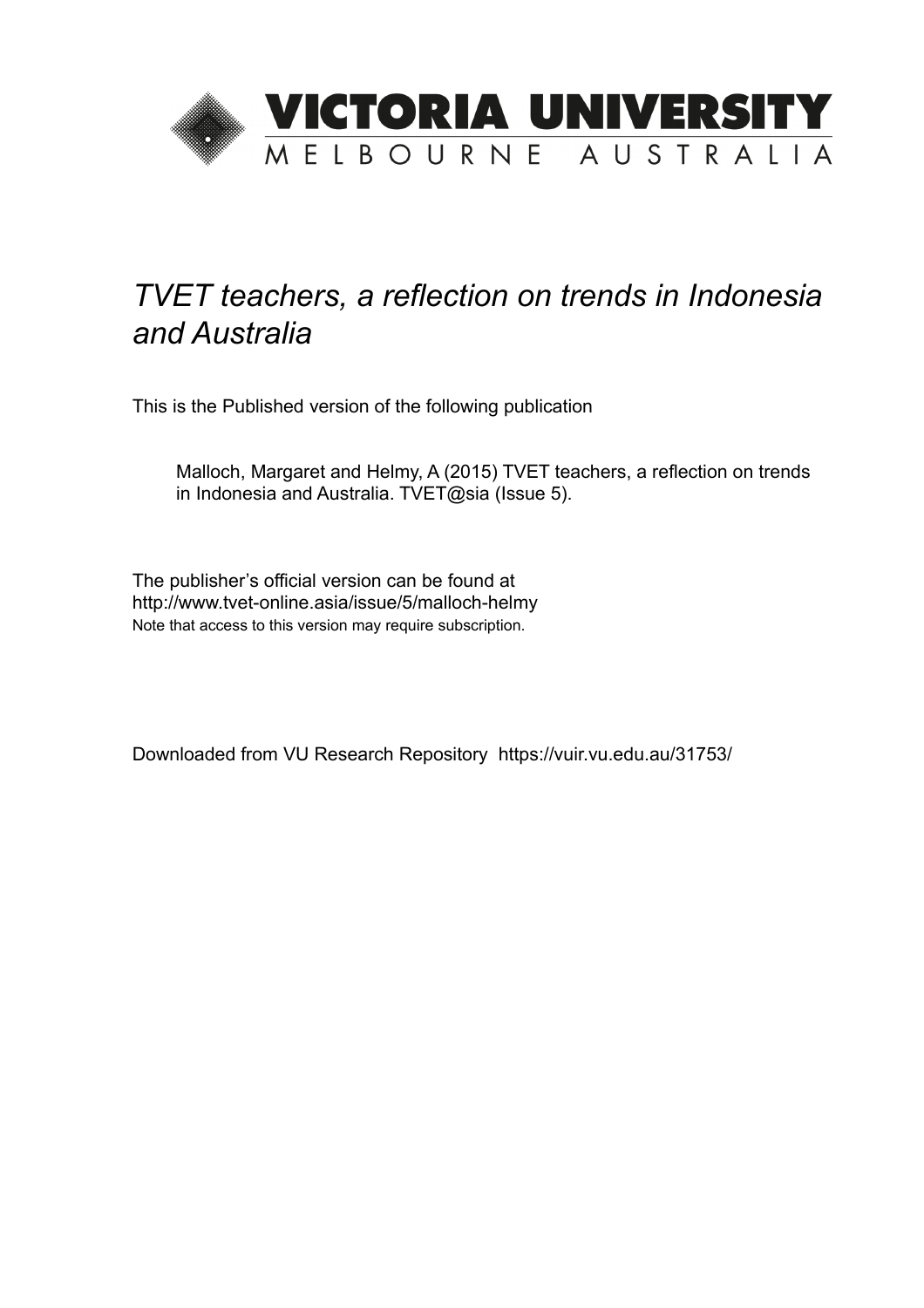## **Margaret Malloch & Abdullah Helmy**

(Victoria University Melbourne, Australia & State Polytechnic of Malang, Indonesia)

## **TVET teachers, a reflection on trends in Indonesia and Australia**

## **Abstract**

Experiences of working on a range of projects connected with Technical Vocational Education and Training (TVET) and professional development of educators and trainers, in both Indonesia and Australia, have contributed to the authors exploring trends and issues in the preparation and professional development of TVET teachers in the two countries. Whilst both countries are concerned to develop a skilled workforce, their policies and approaches to the TVET educators and trainers have different emphases. In Australia, there are concerns for quality, delivery and outcomes of the TVET sector. Recent policies and reduced financial support particularly of publically provided TVET are diminishing opportunities to undertake TVET education and training, reduce opportunities for learners and impact on the societal context. Indonesia aims to increase TVET delivery.

Whilst Australia has made substantial contributions and hence influence, to TVET in Indonesia, its near neighbour, Indonesia and Australia are in different spaces in relation to TVET policy and development. Indonesia is aiming to increase the provision of TVET to young people through private and public institutions, which in turn impacts on the preparation and professional development of TVET teachers and trainers. Australia is emphasising the private provision of TVET rather than public provision, especially in one state, Victoria, and with minimal teacher/trainer preparation and professional development.

This article explores the approaches taken by the two systems to train the next generation of TVET teachers. It also draws upon the Bandung Declaration developed by Cairns & Malloch (2013b) at the UPI 2012 conference which emphasised the importance of quality TVET teaching, delivered by capable, professionally developed teachers with relevant pedagogical and industrial knowledge and experience. Such recommendations and goals form a basis for the critique and consideration of the TVET policies in Indonesia and Australia.

## **1 Introduction**

The preparation of teachers for the vocational education and training sector has been a subject of growing concern by educators and researchers in Australia. Australia has relatively low unemployment, a highly casualised workforce and an increasingly deregulated training sector*.*  In a population of 21.3m, in Australia, there are 470,000 in apprenticeships and traineeships nationally, with 122,000 in Victoria. At the same time, youth unemployment at 17% (and higher in some regions) for 15 – 19 year olds, remains steadily higher than the national average of 5.3%, for Australia (Kwek, 2013).

| Table 1: |      |      |      | Government subsided enrolments by provider type, 2008-2012 |      |                       |
|----------|------|------|------|------------------------------------------------------------|------|-----------------------|
|          | 2008 | 2009 | 2010 | 2011                                                       | 2012 | % change<br>2008-2012 |
|          |      |      |      |                                                            |      |                       |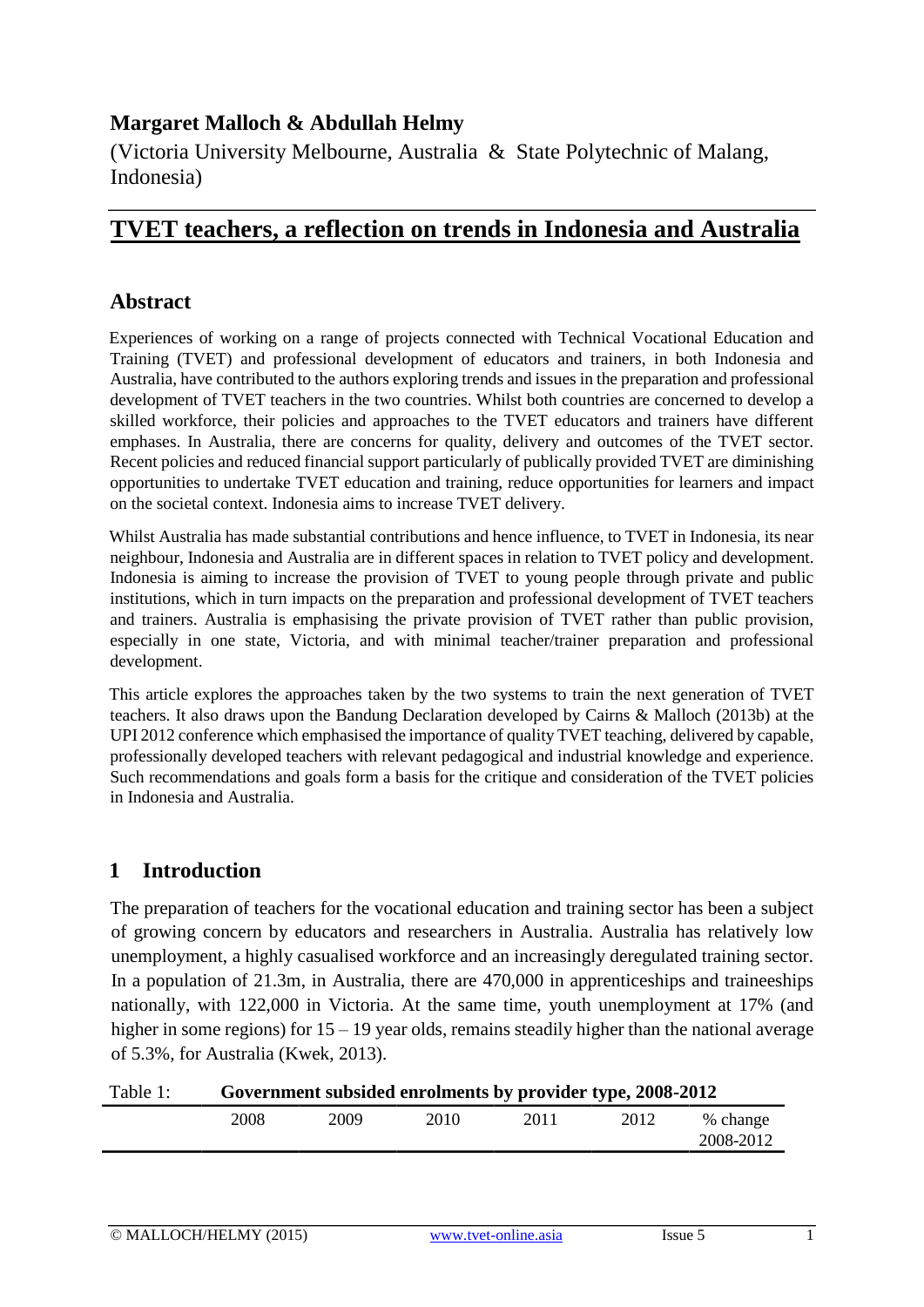| ACE                                                                               | 73.800  | 68.300  | 63,800  | 64.600  | 80,200  | 9%          |
|-----------------------------------------------------------------------------------|---------|---------|---------|---------|---------|-------------|
| <b>PRIV</b>                                                                       | 54.000  | 57,400  | 99.800  | 220,700 | 308,800 | 472%        |
| <b>TAFE</b>                                                                       | 253,500 | 251.100 | 263,300 | 263,500 | 281.400 | <u> 11%</u> |
| <b>Total</b>                                                                      | 381.300 | 376,800 | 426,900 | 548,700 | 670.400 | <u>76%</u>  |
| Source: Victorian Training Market Quarterly Report Q3 2013, DEECD, Melbourne, 31. |         |         |         |         |         |             |

As evident in the Table above, student enrolments in the VET Sector in Australia, indicate a massive shift from the government or public funded sector to the private training sector. For many in the public education sectors this raises concerns for access, equity, quality and accountability. Stephen Ball (2007, 126 -127) writes of this shift in the school sector in the UK, with consequent shifts in values, economic priorities, forms of curriculum, testing and evaluation. As he notes, the shift to privatisation

"… involves changes in the meaning and experience of education, what it means to be a teacher and a learner, but is also part of a broader social dislocation. It changes who we are and our relation to what we do, entering into all aspects of our everyday practices and thinking – into the ways that we think about ourselves and our relations to others, even our most intimate social relations. It is changing the framework of possibilities within which we act. This is not just a process of reform`; it is a process of social transformation."

Such a shift impacts on the students, the teachers and trainers as well as the wider community. There is increasing government encouragement for market driven private provision of VET and consequently, staff numbers and courses in public sector VET have been cut dramatically over the past two years. Questions are being raised as to the quality of the training provided particularly in the private sector. Within this context, Australian preparation of TVET teachers appears as minimalist, requiring a basic qualification at an Australian Qualifications Framework (AQF Council 2013, Wheelahan & Curtin 2010) level lower than an undergraduate degree. The acceptance of a minimum level qualification for VET educators combined with increasing casualisation of the workforce contributes to their deprofessionalisation in a system experiencing policy, systemic and financial challenges.

Changes observed in Australia include an impact on the TVET teachers and trainers. The initial training is of variable delivery quality and is at a low level for entry to a profession. Professional development is difficult to access given the steady erosion of working conditions, with casualised and portfolio work.

Indonesia has a well established and increasing private provision of TVET. The table below indicates the preponderance of the provision of education by private organisations, as seen in the number of Academies, polytechnics and advanced schools.

| Table 2: | Public and private tertiary educational institutions in Indonesia. |
|----------|--------------------------------------------------------------------|
|----------|--------------------------------------------------------------------|

| Form             | <b>Public</b> | <b>Private</b> |
|------------------|---------------|----------------|
| Academies        |               | 1034           |
| Polytechnics     | 32            | 140            |
| Advanced schools |               | 1043           |
| Institutes       | 10            | 43             |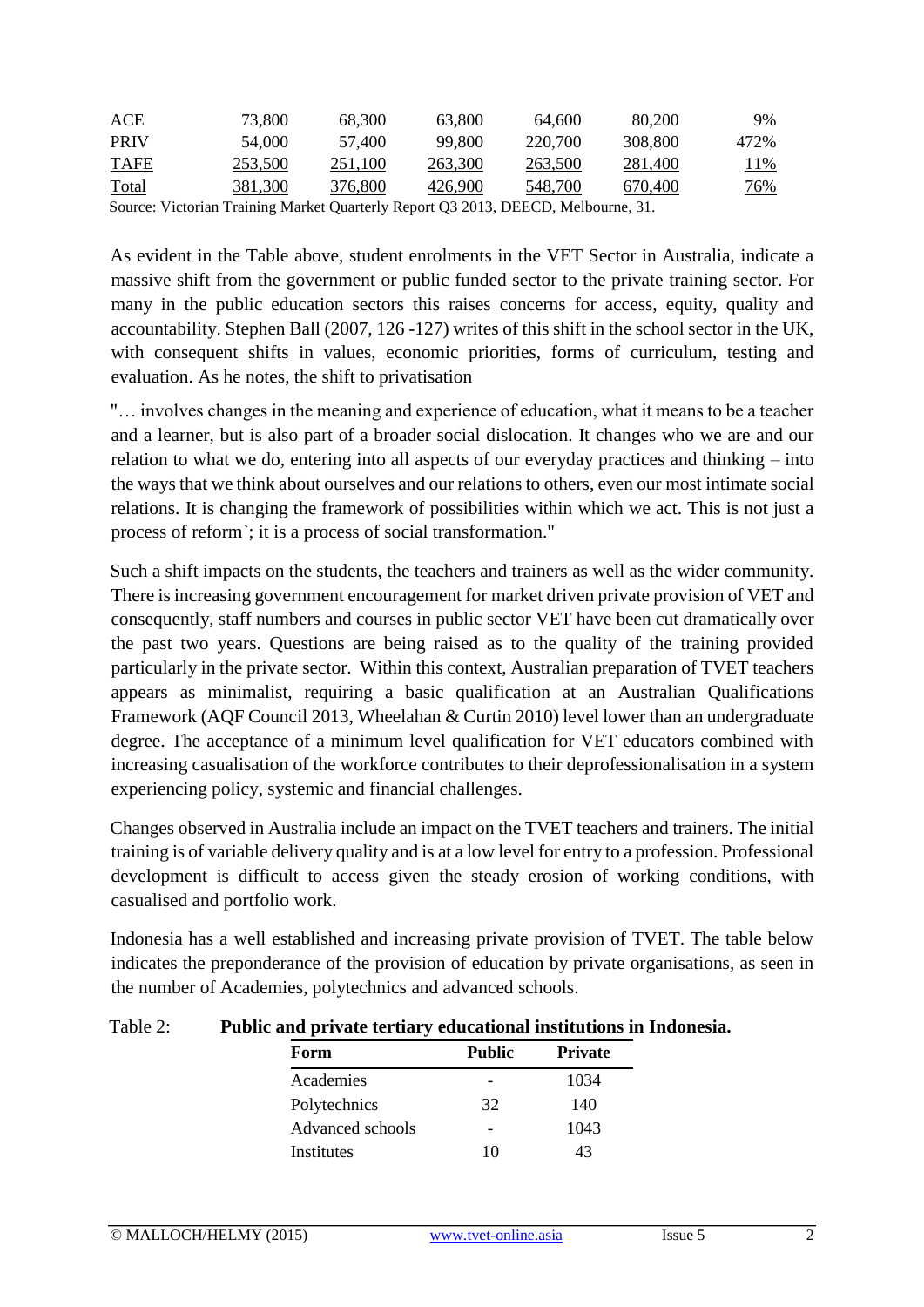| Universities                   |    | 345  |  |
|--------------------------------|----|------|--|
| Total                          | 88 | 2605 |  |
| $0.$ $\cdots$ II.1. $(0.01.4)$ |    |      |  |

Source: Helmy (2014)

Indonesia is emphasising more vocational education and training for young people to raise the status of TVET. 'The government, aiming to reduce high unemployment rates among educated youth, pledged to reverse the current share of high school students, from 70 percent general to 70 percent vocational by 2015' (Newhouse & Suryadarma 2009, 2). The plan applies to upper secondary general schools versus vocational schools. This ambitious goal will contribute to new demands for TVET teachers in Indonesia. This is reinforced by the UNEVOC World TVET country profile (2014) which identifies two key challenges for Indonesia's TVET system as:

- − Lack of sufficient correspondence between the practical training and skills taught in TVET institutions and the demands of the labour market; and
- − Uneven balance between teachers with academic and practitioner background in TVET institutions, where the latter are underrepresented.

The Teacher Law of 2005 requires that all teachers complete a four-year higher education degree by 2015 (UNESCO-IBE 2011). This is an ambitious goal.

In Australia, the Certificate IV in Training and Assessment is the qualification for people teaching in technical and vocational education. Whilst the Certificate IV is not necessarily a requirement for employment, employers generally expect staff to gain the qualification within the first few years (Wheelahan & Curtain, 2010, 33). This has been a cause for discussion and debate. It is estimated that 'nearly all trainers/teachers and assessors in TAFE, and about 80% of those in the non – TAFE vocational education and training sector, hold a post - school qualification. 'However, not all vocational education and training practitioners engaging in training and assessment activities hold the minimum qualification required for vocational education and training teaching (the Certificate IV in Training and Assessment) or an equivalent qualification.' (Productivity Commission 2011, cited in the National Skill Standards Council, paper on Improving Vocational Education and Training, 2013, 5). It is estimated that approximately 65% of TAFE teachers, trainers, assessors are employed as casuals and work in both training and industry (National Skills Standards Council 2013).

Concerns arise as to the quality of the training and assessment in VET if the teachers, trainers, and assessors are not well qualified for their roles. The quality and competency of the VET workforce is questioned particularly in relation to 'the depth and breadth of the professional capabilities of trainers/teachers and assessors' (National Skills Standards Council 2013, 11) This particularly relates to being able to address the needs of disadvantaged learners, to conduct recognition of prior learning and work based delivery. In reporting views of VET teachers, one respondent notes the lack of deeper learning: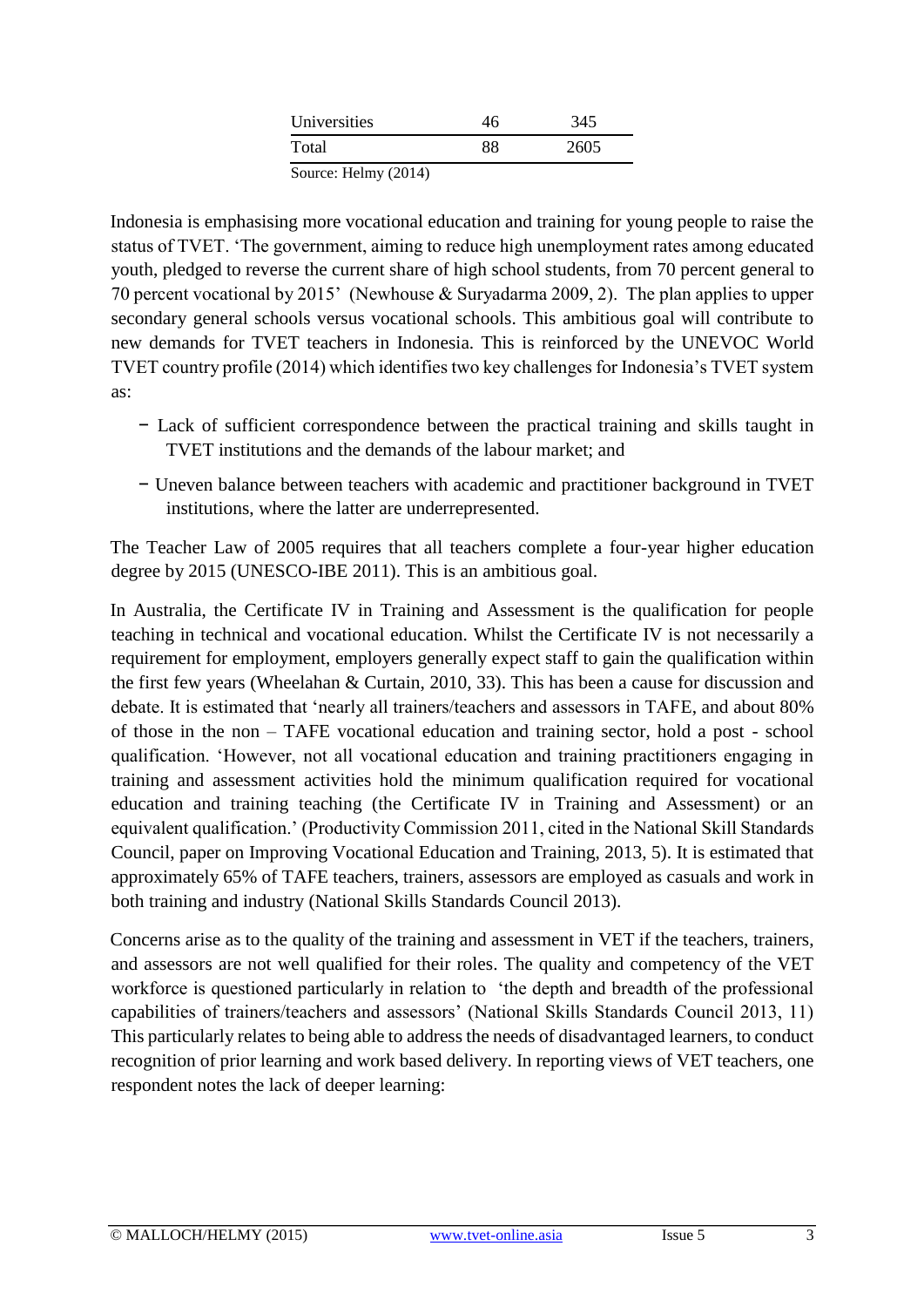"The Certificate IV is a minimum qualification for a trainer and its advantage is its national accreditation, but it does not encourage reflective thinking and ignores similar higher level cognitive abilities." (Wheelahan & Curtain 2010, 34)

It is also possible for trainers/teachers to work under supervision, and the NSSC review notes concerns as to whether the skills and knowledge of those supervised are sufficient to teach, and suggest that these people should have the enterprise trainer skill set. Other issues include maintenance of industry currency (National Skills Standards Council 2013, 28)

## **2 Trends in the preparation of TVET teachers in Indonesia**

The provision of education to its population of 246.6m is a major task and the development of teachers is key to being able to achieve this. Kurnia *et al* (2014) provide an overview of the regulations and qualifications required for TVET teachers and lecturers in Indonesia. There are two key regulations, from 2005 and 2007 which apply to all educational institutions, therefore vocational education is included. All teachers have to be qualified for their profession which includes the standard of academic qualifications and competencies of teachers.

The teacher standards (Permendiknas 16/2007), among other things, define the core competencies of normative and adaptive subject (social and natural sciences) teachers in vocational schools together with those for teachers in general upper secondary schools. Core competency standards for teachers of vocational subjects are not defined. These competencies are divided into four areas: (1) pedagogic, (2) personal, (3) social and (4) professional competencies (see table 3).

| <b>Teachers' core competences</b> | Table 3: |  |  |  |
|-----------------------------------|----------|--|--|--|
|-----------------------------------|----------|--|--|--|

| Table 3: | Teachers' core competences                                                                                                     |
|----------|--------------------------------------------------------------------------------------------------------------------------------|
|          | Pedagogic competencies                                                                                                         |
|          | 1. Be able to deal with learners' physical, moral, spiritual, social, cultural, emotional, and<br>intellectual characteristics |
| 2.       | Master learning theories and principles of teaching and learning                                                               |
| 3.       | Develop curricula for her/his teaching subject                                                                                 |
| 4.       | Organize learning that educates                                                                                                |
| 5.       | Use information technology and communication for the benefit of learners                                                       |
| 6.       | Facilitate the development of learners' potentials                                                                             |
| 7.       | Communicate with learners in an effective, empathic and polite manner                                                          |
| 8.       | Conduct assessment and evaluation of learning processes and results                                                            |
| 9.       | Utilize assessment and evaluation results for learning                                                                         |
|          | 10. Take reflective action for improving the quality of learning                                                               |
|          | Personal competencies                                                                                                          |
|          | 11. Act according to religious, legal, social norms and the Indonesian national culture                                        |
|          | 12. Present her/himself as a honest person with noble character, and set an example for the                                    |
|          | students and the community                                                                                                     |
|          | 13. Present her/himself as a person who is stable, mature, wise and authoritative                                              |
|          | 14. Demonstrate work ethics, high responsibility, pride in being a teacher, and self-confidence                                |
|          | 15. Uphold the code of ethics of the teaching profession                                                                       |
|          |                                                                                                                                |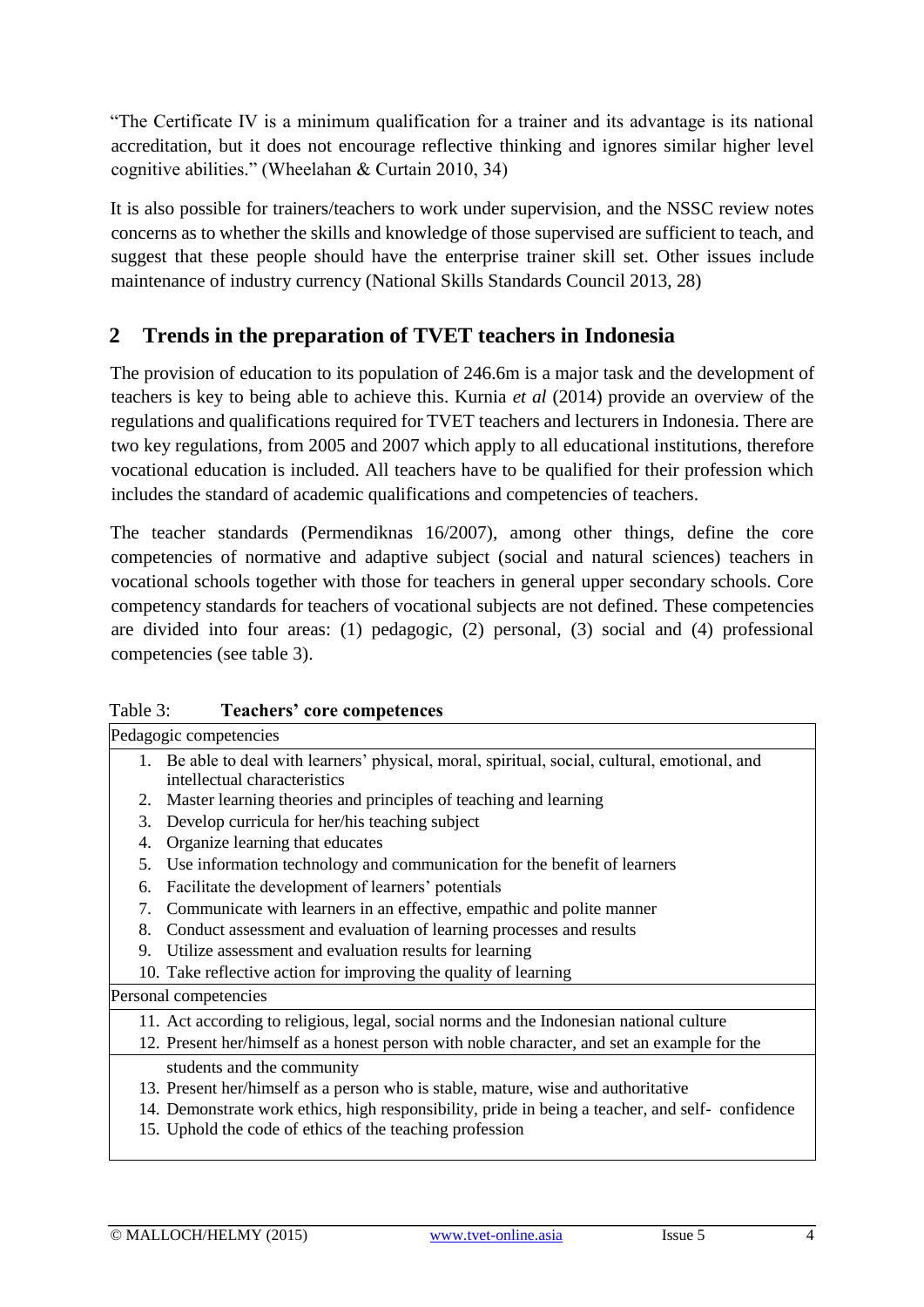Social competencies

- 16. Be inclusive and act objectively without discriminating on the basis of gender, religion, race, physical condition, family background, or socio-economic status
- 17. Communicate effectively, empathetically and politely with fellow educators, other school staff, parents and others in society
- 18. Be able to adapt to diverse socio-cultural contexts in the workplace in different parts of Republic of Indonesia
- 19. Communicate with her/his own or other professional communities orally, in writing or by other means

Professional competencies

- 20. Master the concepts, structure and material, and possess an analytical mind set in her/his teaching subject
- 21. Master the basic competencies and subject-specific competencies of her/his teaching subject
- 22. Develop teaching material for his/her teaching subject in a creative manner
- 23. Develop her/his professionalism continuously through reflection
- 24. Use information and communication technology for self-development

Source: Permendiknas 16/2007, non-official translation in Kurnia et al. (2014, 10-11)

There are competencies for all teachers, with no specifically identified competencies for vocational teachers who do not have specific identified competencies. There is an emphasis on education, equity, and a concern for students, ethics and professionalism. Trends for preparation of TVET teachers focus on qualifications, competencies to be demonstrated, knowledge and skills, industrial experience, and pedagogy – understanding and teaching ability. Vocational teachers are expected to have a bachelor's degree with a relevant subject area, have passed their teacher certification, and have worked as a teacher for a minimum of 5 years (Kurnia 2013, 43). The Professional Teacher Certification process, is a practical training programme for TVET teachers, a main path for becoming a professional teacher with a higher salary form 2015 (Kurnia 2013, 43). The Teachers Core Competencies provide for a positive framework; the realities of how this translates into practice are more challenging.

Newhouse & Suryadarma (2009) raised challenging points from their research into choice of senior secondary schooling in Indonesia, noting that private vocational schools tended to attract the lowest scoring students. They considered the choices of schooling and the impacts of such choices on the wages of the graduates, finding that male public vocational graduates were experiencing a drop in wages. They consider this may be reflective of shifts in the types of skills required in the Indonesian economy. Their research questions the wisdom in the policy goals to have a majority of students in vocational education and whether such an undertaking is possible. It also has implications for TVET teachers, especially their preparation to be able to educate and prepare for work, a diverse range of numerous students.

"Most importantly, the analysis provides little evidence to support the current expansion of vocational education. The results fail to show systematic benefits for public vocational graduates compared to public general graduates, despite reasonably precise estimates. Furthermore, the wage penalty for male vocational graduates, in recent years, has increased dramatically.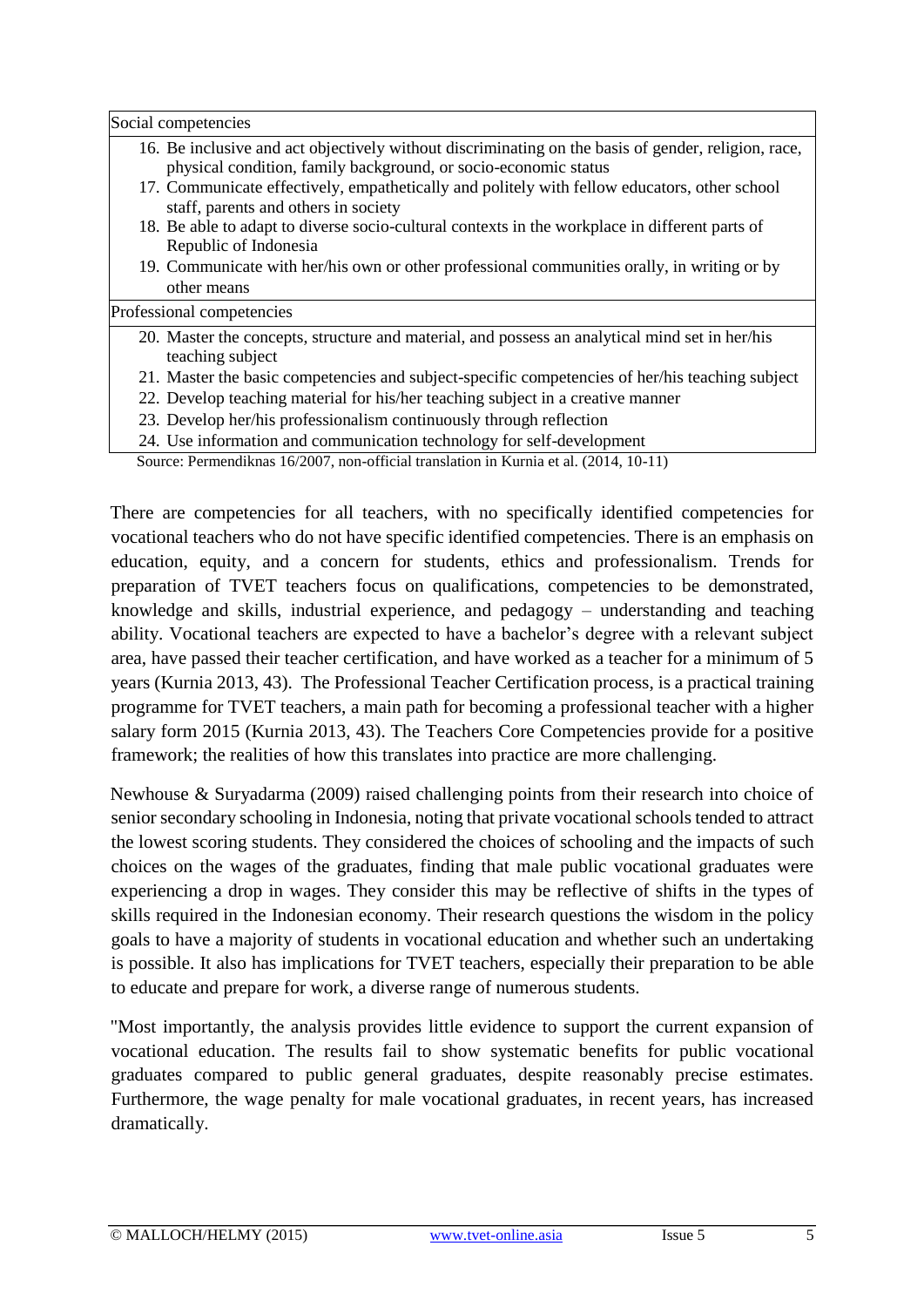This decline has occurred as Indonesia's industrial sector has sharply slowed and the service sector has become increasingly important to economic growth. This suggests that it may be worthwhile to review, and possibly reform, vocational and technical education in maledominated subjects." (Newhouse & Suryadarma 2009, 33)

The goals to increase TVET participation for secondary students to 70% of upper secondary students by 2025 (Kurnia 2013, 29) remain, albeit a major challenge to achieve. As is the case internationally, Indonesia is concerned to raise the skill levels of the populace and is investing to achieve this. Indonesia spends 20% of its annual budget on education, a major commitment. Nurkholis & Petrik (2014) argue that TVET could be improved by focusing more on didactics and learner centred teaching methods in the training and professional development of teachers. They also note that TVET practitioners should be encouraged to research best practice in teaching. The competency based Indonesian Qualifications Framework (IQF) provides a framework for TVET, for learners and the teachers. It also provides opportunities for learner centred approaches to be used rather than teacher directed approaches. There are excellent examples of learner centred teaching and action oriented learning in TVET (Nurkholis & Petrik 2014) which could serve as models for the sector.

Current issues include how collaboration with business is refining the demand focus of TVET, and how the technological revolution requires an adequate fit between TVET supply and demand. There are also challenges in matching standards and certification towards mutual recognition; industry certifications and occupational standards are important in augmenting the quality of TVET institutions.

## **3 Trends in the preparation of TVET teachers in Australia**

A study by the National Centre for Vocational Education Research (NCVER) put the total number of VET workers (TAFE and non-TAFE) at about one million (Mlotkowski & Guthrie 2008). This is a large number of people working as teachers, trainers and assessors in vocational education and training. The workforce has become increasingly casualised and with the increasing privatisation of the sector, there are fewer opportunities for professional development or further qualification updates. The minimum and indeed the maximum qualification for VET teachers, trainers and assessors are the Certificate IV Training Assessment and Education. (AQF Council 2013, 15)

The Certificate level in the Australian Qualifications Framework is quite a low level (Level 4 of the Framework which goes to Level 10 (PhD) at its highest). In January 2013, the Australian Government issued a revised version of the Australian Qualifications Framework. Of relevance to this discussion, is that the basic VET Teacher Qualification, Certificate IV, is 3 levels below a Bachelor Degree (AQF Council 2013, 15). The descriptor of Level IV below indicates the expected skills and knowledge.

## Table 4: **The Certificate IV Qualification Type Descriptor**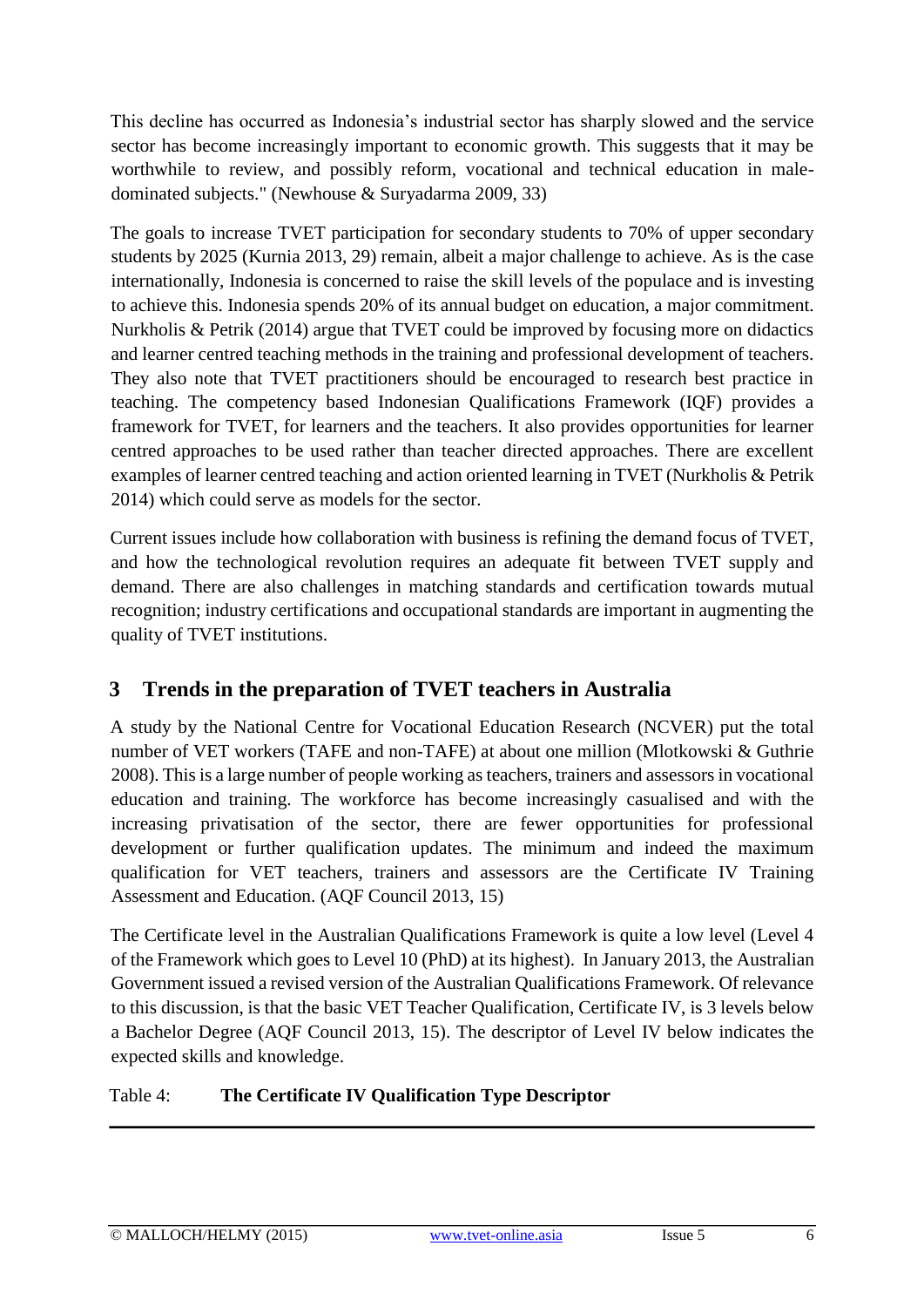#### **Purpose**

The Certificate IV qualifies individuals who apply a broad range of specialised knowledge and skills in varied contexts to undertake skilled work and as a pathway for further learning

#### **Knowledge**

Graduates of a Certificate IV will have broad factual, technical and theoretical knowledge in a specialised field of work and learning

#### **Skills**

Graduates of a Certificate IV will have:

- cognitive skills to identify, analyse, compare and act on information from a range of sources
- $\Box$ cognitive, technical and communication skills to apply and communicate technical solutions of a nonroutine or contingency nature to a defined range of predictable and unpredictable problems
- $\Box$ specialist technical skills to complete routine and non-routine tasks and functions
- $\Box$  communication skills to guide activities and provide technical advice in the area of work and learning

#### **Application of knowledge and skills**

Graduates of a Certificate IV will demonstrate the application of knowledge and skills:

- $\Box$  to specialised tasks or functions in known or changing contexts
- $\Box$  with responsibility for own functions and outputs, and may have limited responsibility for organisation of others
- $\Box$  with limited responsibility for the quantity and quality of the output of others in a team within limited parameters **Volume of learning**

The volume of learning of a Certificate IV is typically  $0.5 - 2$  years. There may be variations between short duration specialist qualifications that build on knowledge and skills already acquired and longer duration qualifications that are designed as entry level requirements for work

Source (AQF Council 2013, 36)

Of particular note in these specifications of the Certificate IV level are the two last sections, namely the "limited responsibility for organisation of others", "with limited responsibility for the quantity and quality of the output of others in a team within limited parameters" and finally the key aspect of the "volume of learning" needed to complete the qualification, specified as "The volume of learning of a Certificate IV is typically 0.5 - 2 years".

This emphasis that holders of this qualification should exercise "limited" responsibility (mentioned twice) and operate in apparently assisting (or we can assume, "teaching") others "within limited parameters" does not appear to offer anything like the responsibilities or autonomy educators should aspire to or have as teachers.

The period of time for the delivery and "volume of learning" for the Certificate IV is described as being between 0.5 to 2 years of instructional/study time (with possible Recognition of Prior Learning (RPL) and experience is a key quality issue in the Australian scene. Many Registered Training Organisations (RTOs), that is, private companies legally recognized to offer training through accredited Training Packages, including the Certificate IV, offer a wide and varying range of hours of instruction and volume of learning for the delivery of the Certificate IV (Cairns & Malloch 2013a).

Guthrie, McNaughton & Gamlin (2011), Guthrie (2010), and Wheelahan & Curtin (2010) have made key contributions to research into VET teachers in Australia. Wheelahan & Curtain (2010) argue from the basis of their research into VET teachers, for a program to develop VET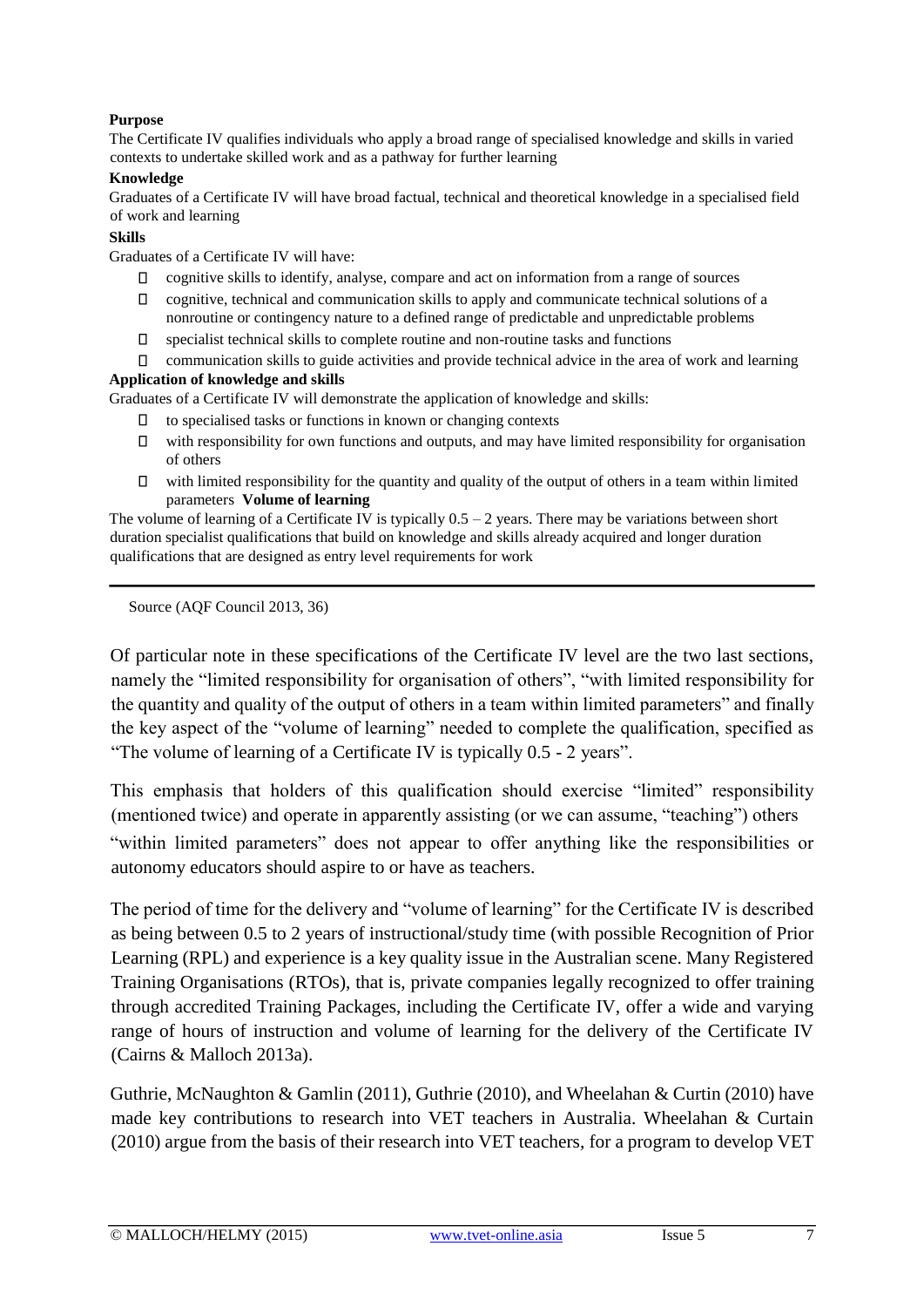teachers from induction through entry level qualification, that followed by a higher level qualification in their area of vocational specialisation. Guthrie (2010) advocates an end to the minimalist and regulatory approach towards a basic qualification so that other qualifications can be accessed. Ongoing professional development is also advocated. Smith and Grace (2011) and Smith (2005) have similarly raised concerns about the preparation of vocational educators with particular reference to the lack of pedagogical qualifications that industry qualifications are higher than those for vocational educators, who have been left out of the focus on VET in Australia.

Two smaller scale studies also contribute to the reflections on TVET teachers and trainers, Cairns & Malloch's (2013a) project into perceptions and the preparation of VET teachers and trainers and Helmy's (2015) case studies on the work of TVET professionals in partnership programs with industries and other organisations in Indonesia. The learning from these studies contributes to considerations for future development of TVET professionals and teachers. They note the challenge to develop VET teachers and their dual identities.

## **4 Findings from the field**

Participants in Cairns and Malloch's study (2013a) were from a cross section of public and private providers of training in the state of Victoria, from teachers to Chief Executive Officers, urban and rural locations within one state in Australia. Interviews with these stakeholders provided a range of responses to the training provided by the Certificate IV in Training and Assessment, and its revised form as the Certificate IV in Training and Education. A key theme emerging from the interviews was the need to meet the requirements for staff to have the Certificate IV qualification. Many of the managers were amenable to achieving this as quickly as possible. This meant that the course, designed to have a more extended period of time, is frequently delivered in very short time frames. Ensuring teachers' awareness of compliance to meet the regulatory requirements was regarded as important.

A Program Director - Health at a rural Technical and Further Education Institute saw the role of the Certificate IV as establishing boundaries for teachers within a system which requires compliance:

*"So, if I talked about firstly is the training of teachers. I think the most important thing is that they understand – at least of have an understanding of teaching to begin with, so at a minimum of a Cert IV in Training and Assessment to understand the packaging rules and what's, you know, what they are allowed to and not allowed to teach to and from then from there I think they then need to understand the system we work in, and the compliance issues, but foremost they need to actually understand the packaging rules and what their boundaries are for being allowed to deliver the qualifications we put forward. From there, there's quite a lot of compliance associated and a lot of administration associated with as well these days."* 

There was criticism of the Certificate IV as a preparation to be a teacher/trainer. The Director of a private registered VET consultancy was critical: *"If the Cert IV was taught well it would address – or at least at an adequate entry level – these values (with reference to quality,*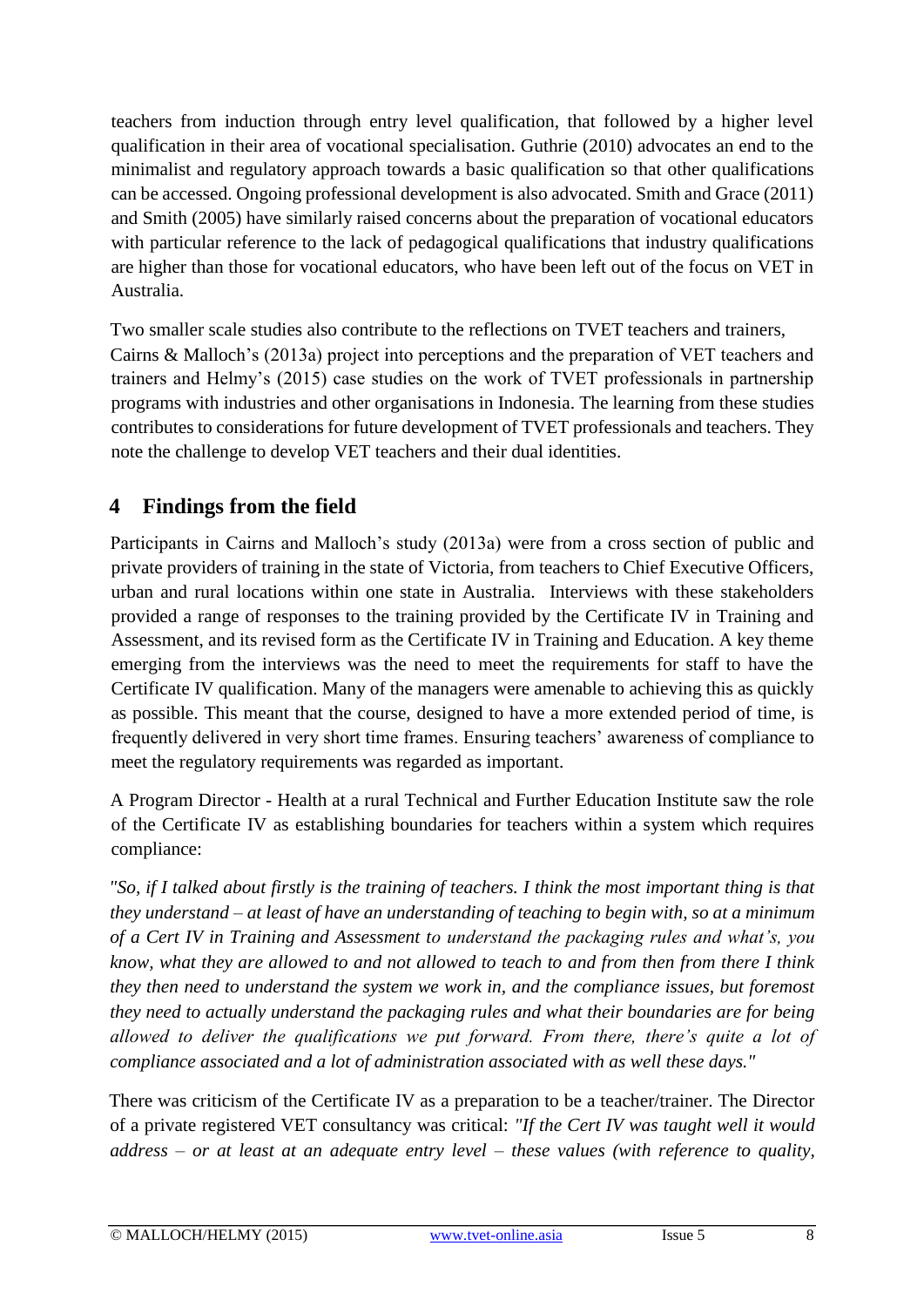*professional development, professionalism and pedagogy) but we have lost sight of what teaching well is."* 

Thus there was a concern for a focus on teaching and on the learner. Learning was a key concern for the Executive Director of a VET Professional Association: *"The key challenge is the situation of the learner,'* focusing *'on the learner is central and paramount."* This stakeholder listed being able to facilitate a learning process, understanding how adults learn, being able to establish engagement between the teacher and student, and an understanding of adult learning and pedagogy as important.

The Certificate IV in Training and Assessment has been updated to a Certificate IV Training and Education which was regarded as an improvement on the previous program. Industry currency was regarded as important, with some teachers/trainers working part time in industry, others hoping that their employers would support industry experience and others coming up with innovative ways to update staff. The Director of Industry Programmes (Trade Courses), explained how Automotive VET teachers "keep in touch" with Industry: "*We….in the automotive department over at XXX Campus, they deliver training like that, plus the boys spend a lot of time out in industry".* 

For the teachers the training was frequently a positive, "*New VET teachers like the training packages because they guide them."* For a group of teachers working in a registered private training organisation, they emphasised an exploration of teaching as important, asking *"what is good teaching?"* 

Deprofessionalisation was an issue with one teacher involved in delivering the Certificate IV emphasising that: *"It is a challenge to get people to see VET teaching as a profession in itself."*  In the shift from public to private, from regulated to deregulated, marketised training, concerns still remain as to quality, equity, access, and learning of the learners, and importantly a consideration as to the people who teach, train and assess the learners as to their professional capability to teach and to support the learners and to also advance the vocations.

The views expressed by the stakeholders in the study of perceptions of the training of VET teachers/trainers/assessors varied in relation to their place in the sector. CEOs, and Directors tended to a more critical view of the Certificate IV as not being sufficient, managers presented a cross section of views, pleased to meet compliance and quality requirements however pleased if staff had other qualifications. Teachers, especially those with a range of qualifications were concerned about the quality and calibre of the delivery of the Certificate IV and the type of teachers emerging from such programs; many topped up the teaching they did drawing on their other qualifications and experiences to enhance their teaching.

Whilst Indonesia has its own goals for enhancing delivery of TVET and for the preparation of TVET teachers and trainers, there are indications of TVET overall is moving in similar directions as Australia, that is increasing privatisation, which raises concerns as to the situation of teacher preparation and professional development. In privatised systems it would appear that a high level of teacher preparation is not necessarily a priority. Nurkholis & Petrick (2014)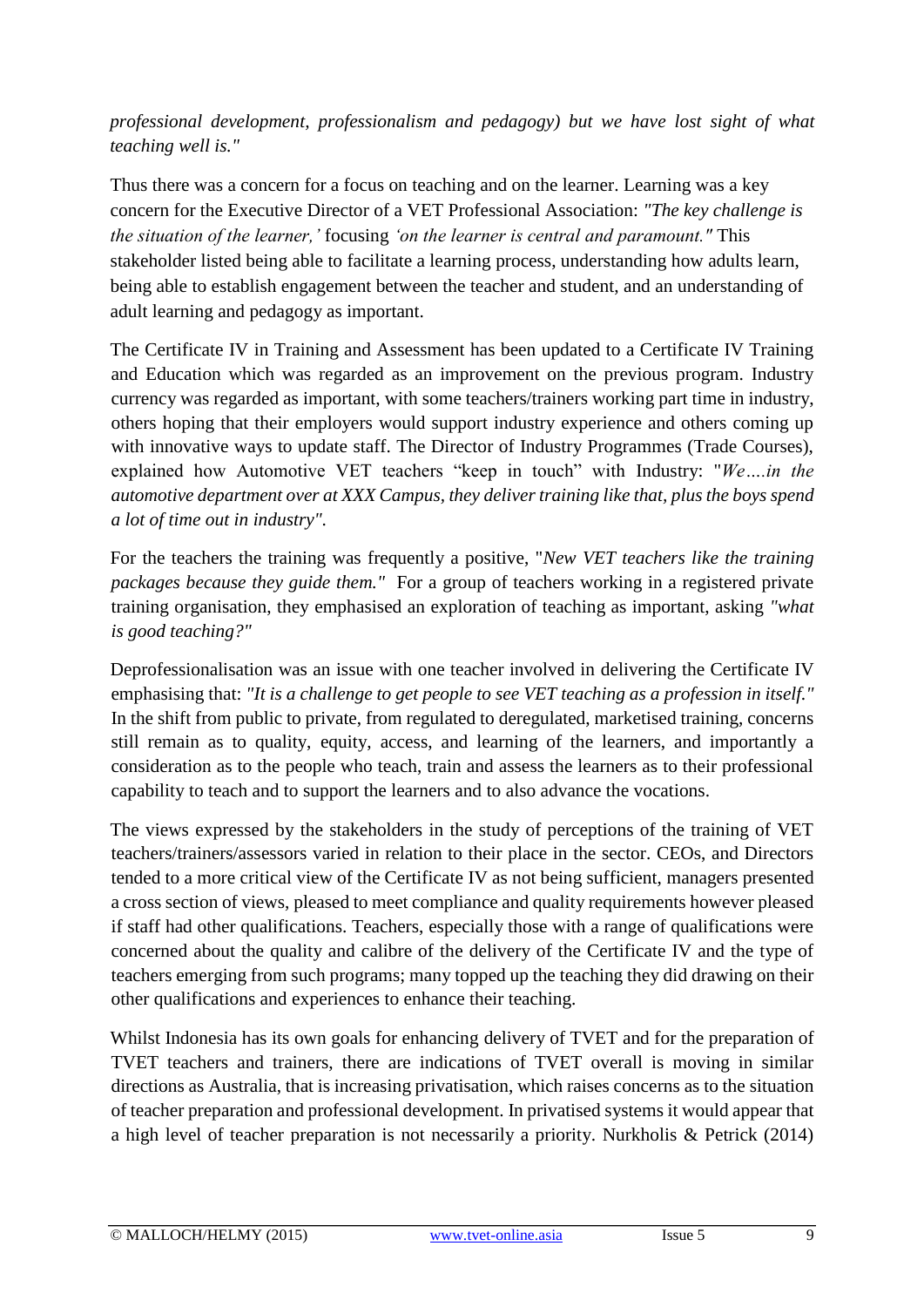from their research into action learning in TVET are advocating national attention to learner centred teaching and training in TVET.

Helmy (2015) indicates trends in Indonesia which echo those in Australia. Terms such as 'demand driven', 'decentralised management' and 'self managing' organisations resonate.

| The Past                                                                                  | The Future                                                                                                            |
|-------------------------------------------------------------------------------------------|-----------------------------------------------------------------------------------------------------------------------|
| A supply-driven system based on a large<br>social demand                                  | A demand-driven system guided by labour market<br>signals                                                             |
| A school-based system delivering                                                          | An education and training system delivering                                                                           |
| diplomas' upon examination                                                                | competencies in accord with nationally<br>recognized standards                                                        |
| A school-based system with minimum<br>entry/exit points and flexible delivery<br>delivery | An education and training system with multiple flexibility in                                                         |
| No official recognition or prior learning                                                 | A system which explicitly recognizes skills and<br>competencies wherever and however they are<br>obtained             |
| A school-based system with a study program<br>orientation                                 | An education and training system oriented<br>towards officially recognized profession and<br>trades                   |
| Education and training focused on the<br>formal sector                                    | Education and training both for the formal and<br>informal sector                                                     |
| Separation between education and training                                                 | Full integration of education and training from a<br>cognitive science perspective                                    |
| Centralised system of management                                                          | Decentralised system of management                                                                                    |
| Institution/organisations fully supported and run<br>by the central government            | Self-supporting and self-managing institution or<br>organisations with partial support from the<br>central government |

Table 5: **Indonesia: a summary of past and future trends** 

Source: Helmy (2014)

In Helmy's study of partnerships between TVET institutions and business organisations, business organisations reported that working with private training institutions enabled them to achieve their goals, a more bespoke service which reiterates the national trend to privatisation.

"And to be honest the service we get from those private training providers who can provide any one of a number of types of management, supervisory or human resource type training [means that] the service we get is much better. They are much more willing to do what we want, rather than us constantly having to try and get what we want." (IP1, Interviewee, 2011)

Support for the development of professional development materials for TVET teachers benefitted from partnership activities:

"People on the management level were very supportive from the beginning. Anything we needed in connection with training materials and in terms of technology was provided. We sat together with IP3 to set the standards for the training materials from the beginning that would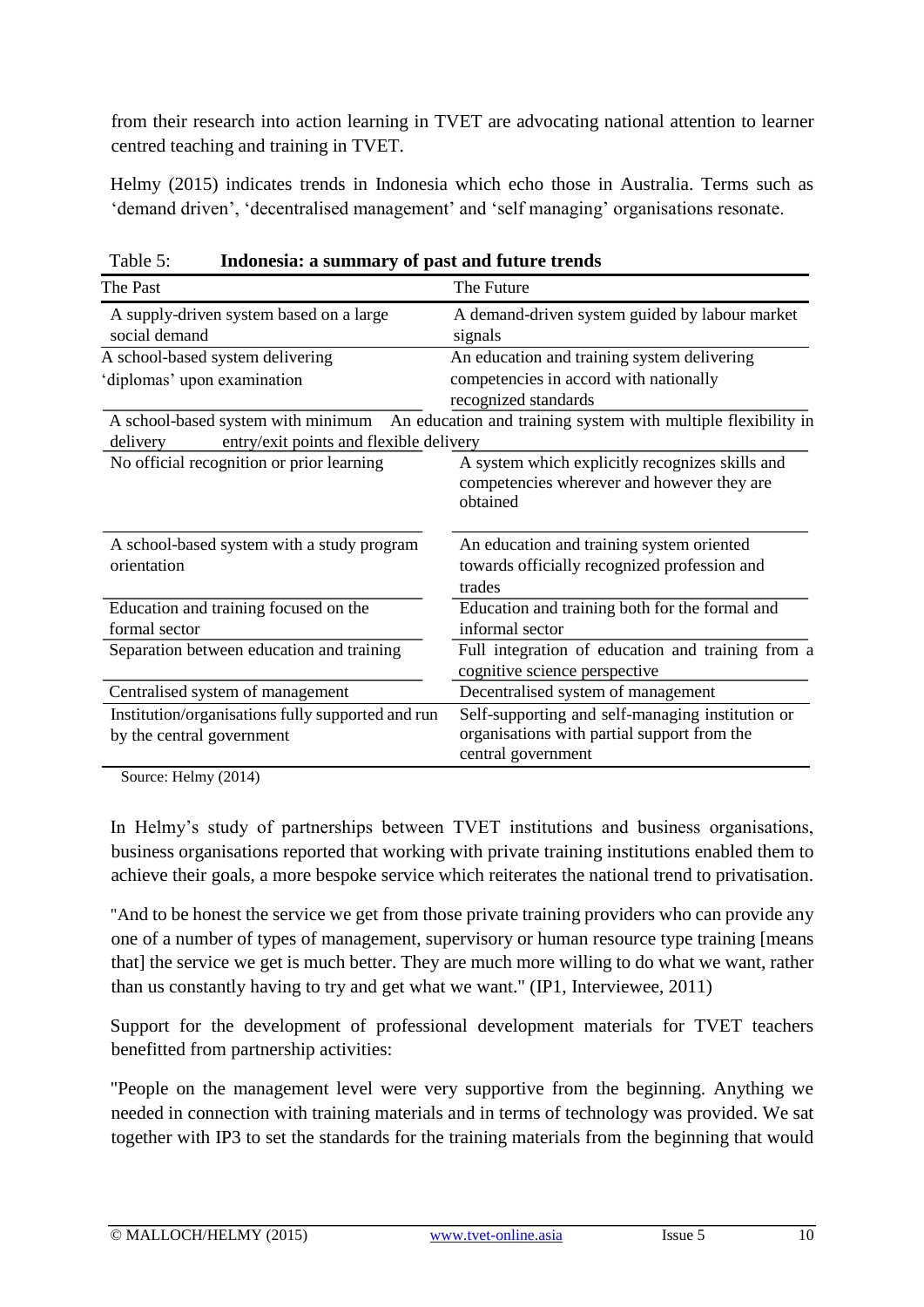be presented to the vocational schoolteachers to ensure they would be very professional training materials" (VET P3, Interviewee, 2011), (Helmy 2015).

TVET teachers were certainly not being neglected in such regional partnership arrangements.

## **5 Conclusion**

The shift from a public to a private provision of TVET is the current trend, the dominant political and economic agenda, and an agenda in which the user, that is the student and/or the employer pay for the training (Malloch & Cairns, 2014). It is a shift in values, in priorities, in policy, implementation, management and outcomes. Clearly it is not a simple public versus private debate on the provision of TVET; it is more complex and is a shifting landscape. However, concerns for quality remain, as to the quality of the training the students receive and the quality of the preparation of those who will deliver the training. Indonesia is experiencing a similar policy shift. Ball writes of this as 'destalisation' (2007) and Jessop of 'destatization' (2002) where the state is less involved and where there is a "redrawing of the publicprivate divide, reallocating tasks, and rearticulating the relationship between organizations and tasks across this divide" (Jessop 2002, 199) Certainly these are the current trends in Australia and in one state in particular, Victoria. This is also evident in Indonesia. What is different is the recognition, certainly by researchers in the field, on the teacher professional education and professional development for learner centred approaches to their work.

The Bandung Manifesto developed at the UPI 2012 Conference (Cairns & Malloch 2013b) emphasises that quality is important for vocational education and training teachers, and that they need to be skilled people in their vocational areas of expertise and to also have had professional teacher education and preparation. There is a concern internationally that TVET teachers, trainers and assessors be well prepared for the work of teaching and learning, that they be able to join other education professionals as equals. The learners in TVET deserve a quality education.

## **6 Concluding reflections**

There are considerations in Australia to raise the level of training required for teachers/ trainers/assessors in VET to a Diploma level. Whilst this is still at a lower level than a bachelor degree, and a positive direction, which could provide for an improved preparation for TVET teachers, this is not yet on an official agenda. The quality of TVET education and teaching remains a concern amongst education professionals.

Indonesia has set major goals of shifting a majority of students into TVET and with that the challenge to develop the teachers, a huge undertaking. It is recommended that all countries be mindful of the changes made to TVET systems. It is perhaps an optimistic goal that the professionalism and professional status of teachers in TVET be important in our respective societies.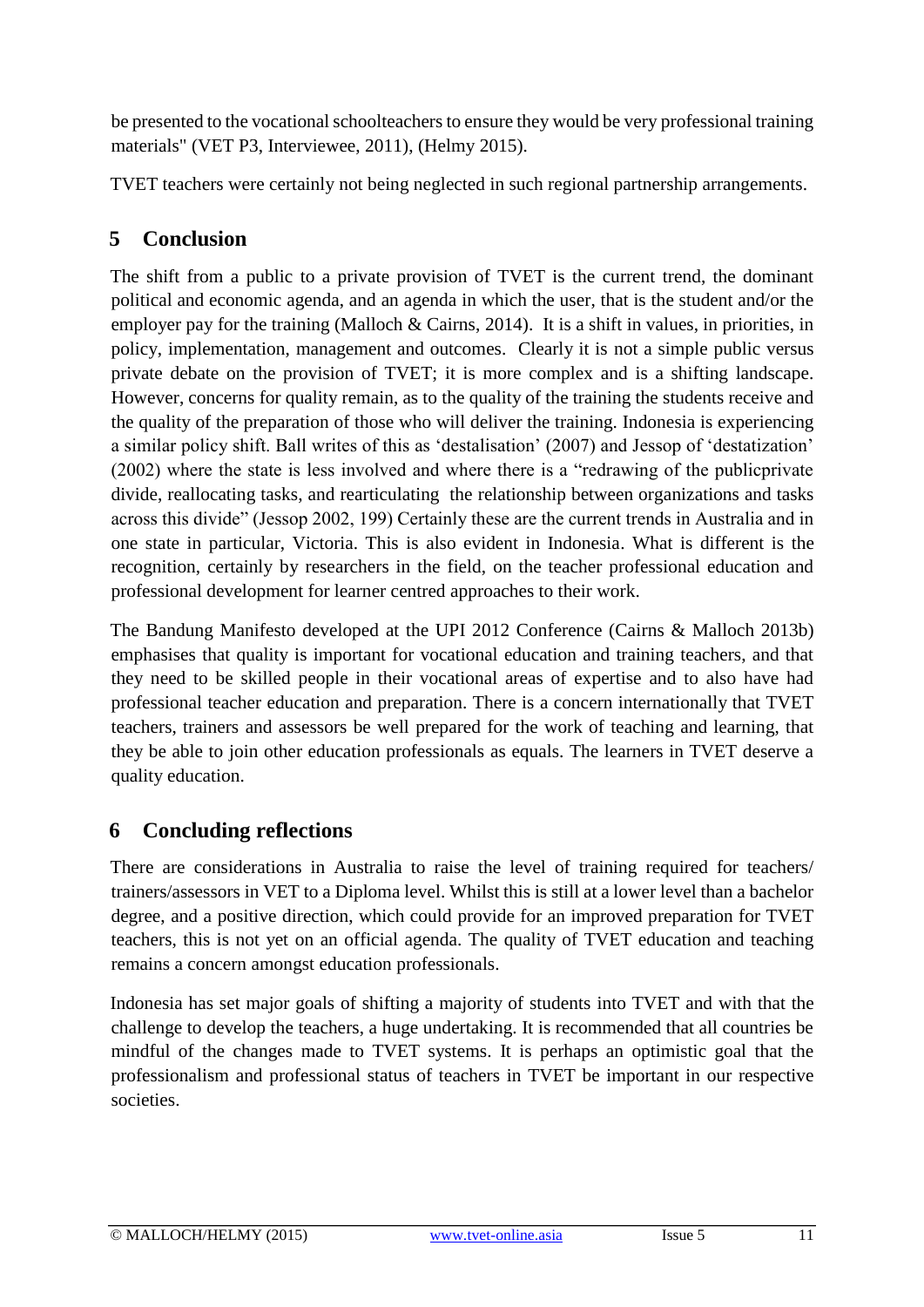## **References**

AQF Council (2013). The Australian Qualifications Framework. 2<sup>nd</sup> edition. Adelaide: AQF Council.

Ball, S. J. (2007). education plc Understanding private sector participation in public sector education. Abingdon, Oxon: Routledge.

Cairns, L.G. & Malloch, M. (2013a). VET Practitioners' Views of their necessary qualifications: Victoria Australia, paper presented at JVET, Oxford.

Cairns, L.G. & Malloch, M., (2013b) The Bandung Declaration, In Dittrich, J. & Abdullah, A.G. (eds.). Collaboration in TVET. Proceedings of the 2nd UPI International Conference on Technical and Vocational Education and Training. Bandung, Indonesia, 4-5 December 2012. Online:

http://tvetrc.upi.edu/tvetconference2012/proceedings/000\_proceedings\_2nd\_UPI\_Int\_Conf.p [df](http://tvetrc.upi.edu/tvetconference2012/proceedings/000_proceedings_2nd_UPI_Int_Conf.pdf) (retrieved 02.07.2015).

Guthrie, H. (2010). A short history of initial VET teacher training. Adelaide: NCVER.

Guthrie, H., McNaughton, A., & Gamlin, T. (2011). Initial training for VET teachers: a portrait within a larger canvas. Adelaide: NCVER. Online: [www.ncver.edu.au](http://www.ncver.edu.au/) (retrieved 02.05.2015).

Helmy, A. (2014). An Overview of the TVET System in Indonesia, a presentation at Victoria University, Australia.

Helmy, A. (2015). The Role of VET Provider in Training Partnerships with Industry in East Java, Indonesia. Doctoral thesis, Victoria University Australia.

Jessop, B. (2002). The Future of the Capitalist State. Cambridge: Polity Press.

Kurnia, D. (2013). Post-Study Pre-Service Practical Training Programme for TVET Teacher Students, Regional Co-operation Platform Secretariat, G12 Office in Shanghai/China. Online: [www.tvet-online.asia/series/raD\\_vol\\_1\\_Kurnia.pdf](http://www.tvet-online.asia/series/raD_vol_1_Kurnia.pdf) (retrieved 02.05.2015).

Kurnia, D., Dittrich, J. & Murniati, D.E. (2014). Transferable skills in Technical and Vocational Education and Training (TVET) in Indonesia, in: TVET@Asia, issue 3, 1-16. Online: http://www.tvet-online.asia/issue3/kurnia\_etal\_tvet3.pdf (retrieved 02.07.2014).

Kwek, G. (2013). Lower Wages call to tackle youth jobs scandal. Business Day, The Sydney Morning Herald, Online: [www.smh.com.au](http://www.smh.com.au/) (retrieved 04.04.2014).

Malloch, M. & Cairns, L. (2014). The future of VET in Australia: implications of current and past policy agenda, paper. Porto: ECER.

Mlotkowski, P. & Guthrie, H. (2008). Getting the Measure of the VET Professional: Report for DEEWR, NCVER, Adelaide, unpublished.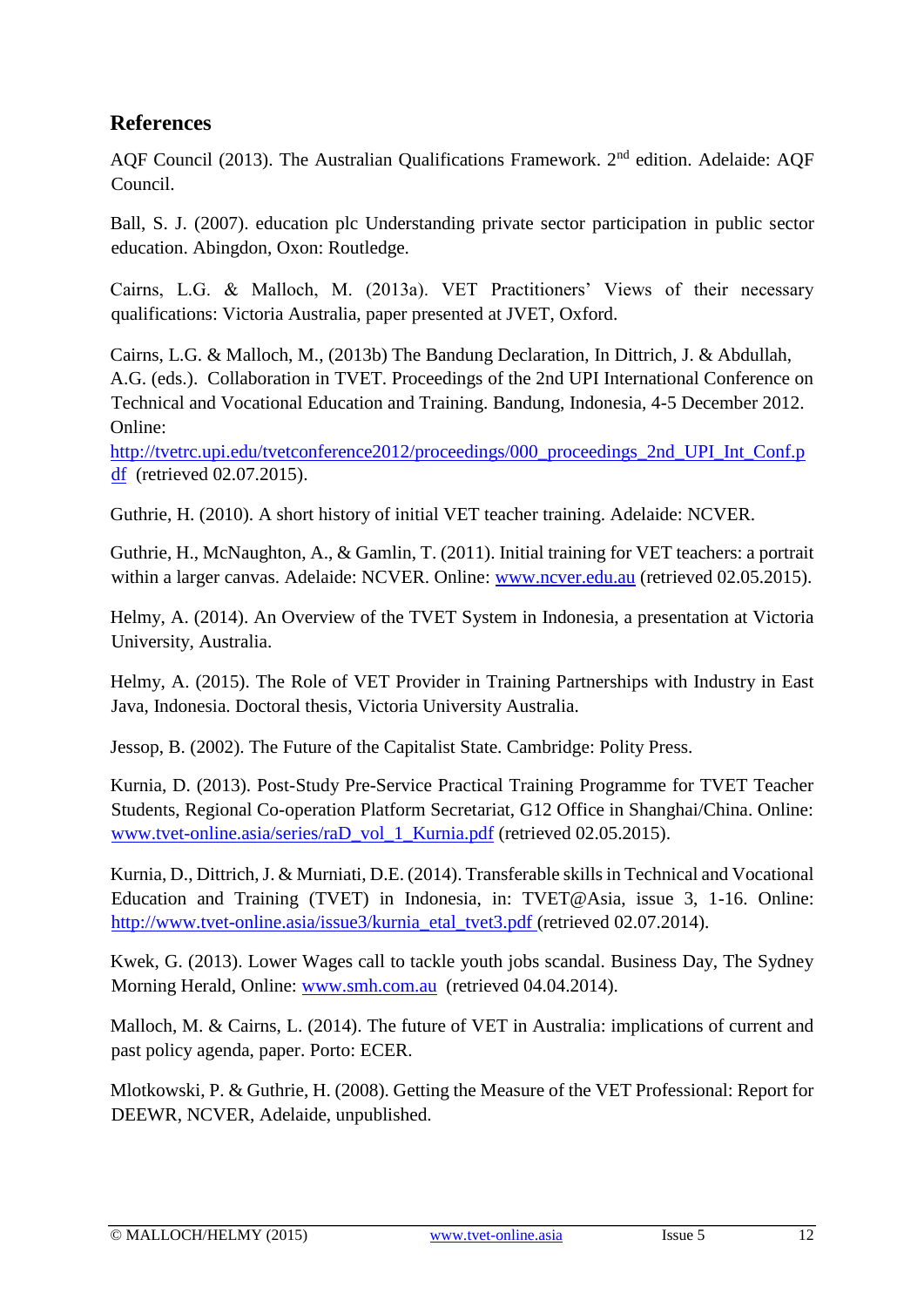National Skills Standards Council (2013). Standards Policy Framework Improving Vocational Education and Training, The Case for a New System. A COAG Consultation Regional Impact Statement. A position paper of the National Skills Standards Council, Commonwealth of Australia.

Newhouse, D. & Suryadarma, D. (2009). The Value of Vocational Education High School Type and Market Outcomes in Indonesia. Washington DC: The World Bank.

Nurkholis & Petrick, S. (2014). "Yes, I can!" – The potential of action-oriented teaching for enhanced learner-centered education in Indonesian vocational schools, issue 3, 1-18. Online: [http://www.tvet-online.asia/issue3/nurkholis\\_petrick\\_tvet3.pdf](http://www.tvet-online.asia/issue3/nurkholis_petrick_tvet3.pdf) (retrieved 30.06.2014).

Productivity Commission (2011). Vocational Education and Training Workforce Research Report. Commonwealth of Australia.

Smith, E. & Grace, L. (2011). Vocational educators' qualifications: A pedagogical poor relation? In: International Journal of Training Research*,* 9, 201-217.

Smith, E. (2005). A rich tapestry: changing views of teaching an detaching qualifications in the vocational education and training sector. In: Asia – Pacific Journal of Teacher Education*,* 33, 339-351.

UNESCO-IBE (2011). World Data on Education VII ed. Indonesia, Geneva: UNESCO-IBE.

UNEVOC (2014). Data Base Country Profiles Indonesia. Online:

[www.unevoc.unesco.org/go.php?q=world+TVET+Database&ct=IDN](http://www.unevoc.unesco.org/go.php?q=world+TVET+Database&ct=IDN) (retrieved 25.08.14). Victorian Training Market Quarterly Report, Q3.(2013), DEECD, Melbourne. Online: <https://www.ibsa.org.au/vet-practitioners%E2%80%99-conference-practitioners-future> (retrieved 25.08.14).

Wheelahan, L. & Curtin, L. (2010). The quality of teaching in VET: overview. LH Martin Institute for Higher Education. Online:

[http://www.academia.edu/3559258/The\\_quality\\_of\\_teaching\\_in\\_VET\\_overview](http://www.academia.edu/3559258/The_quality_of_teaching_in_VET_overview) (retrieved 22.05.2015).

# $\text{TVET}\textcolor{red}{\textcolor{red}{\mathscr{A}}\textcolor{red}{sid}}$  The Online Journal for Technical and Vocational Education and Training in Asia

## CITATION:

Malloch, M. & Helmy, A. (2015). TVET teachers, a reflection on trends in Indonesia and Australia. In: TVET@Asia, issue 5, 1-14. Online: [http://www.tvet](http://www.tvet-online.asia/issue5/malloch_helmy_tvet5.pdf)[online.asia/issue5/malloch\\_helmy\\_tvet5.pdf](http://www.tvet-online.asia/issue5/malloch_helmy_tvet5.pdf) [\(](http://www.tvet-online.asia/issue5/malloch_helmy_tvet5.pdf)retrieved 23.7.2015).